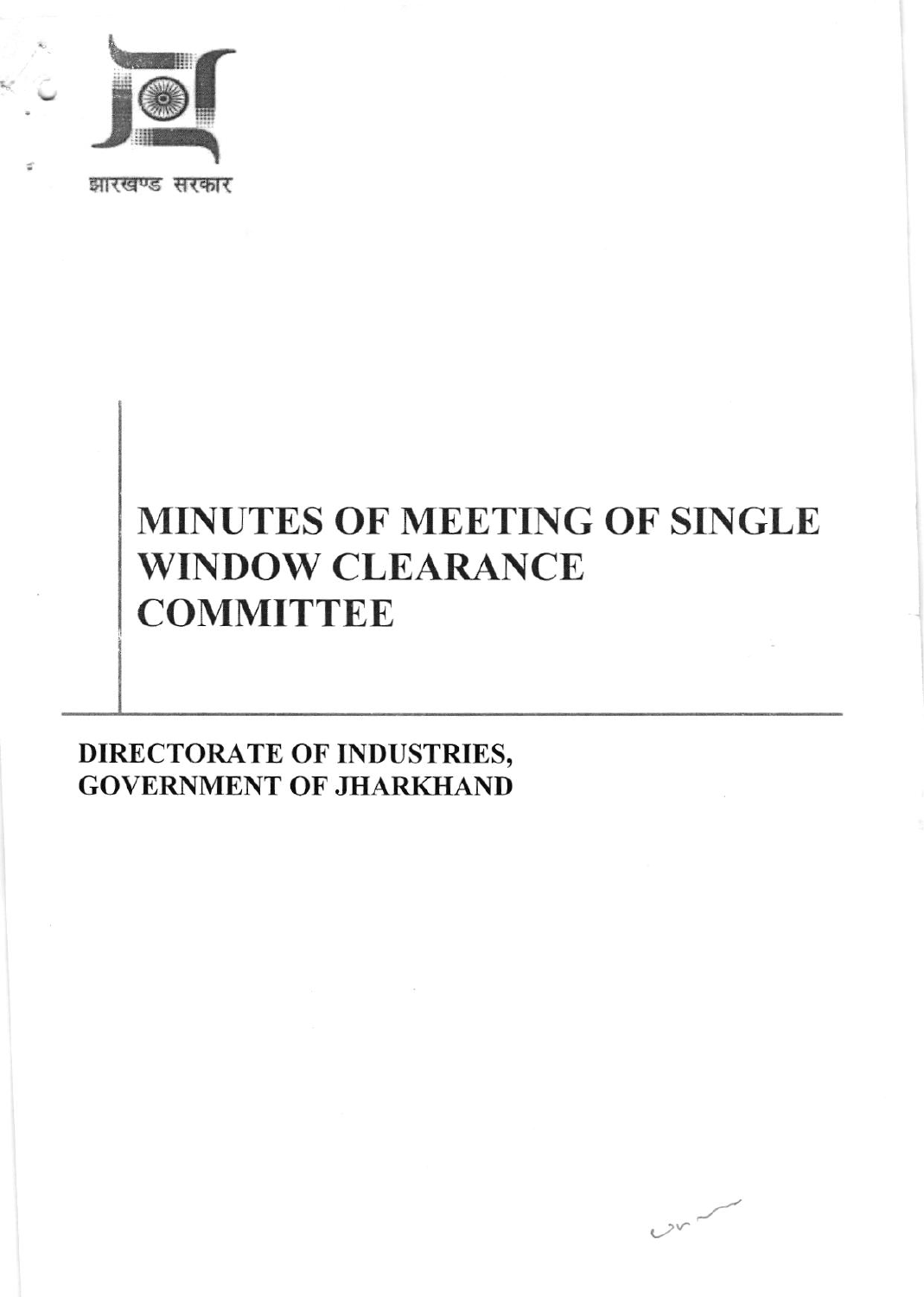दिनांक 28.08.2019 को संपन्न सिंगल विण्डो क्लीयरेंस कमिटि की बैठक में निम्न  $\overline{u}$ स्तावों पर विचार किया गया :-

- (A) Jharkhand Textile, Apparel & Footwear Policy-2016 अर्न्तगत कुल 03 ,<br>प्रस्तावों पर विचार किया गया।
- (B)  $\bm{\mathrm{JHPP}}$  2016 अर्न्तगत कुल 02 प्रस्तावों पर विचार किया गया।
- (C) JIP 2012 अर्न्तगत कुल 01 प्रस्ताव पर विचार किया गया।
- (D) Jharkhand Food Processing Industry Policy 2015 अर्न्तगत कुल 01 प्रस्ताव पर विचार किया गया।
- (E) Jharkhand Industrial Park Policy 2015 अर्न्तगत कुल 01 प्रस्ताव पर विचार किया गया।

 $\circ$ 

 $\sim$ 

(F) MoU के कुल 01 प्रस्ताव पर विचार किया गया।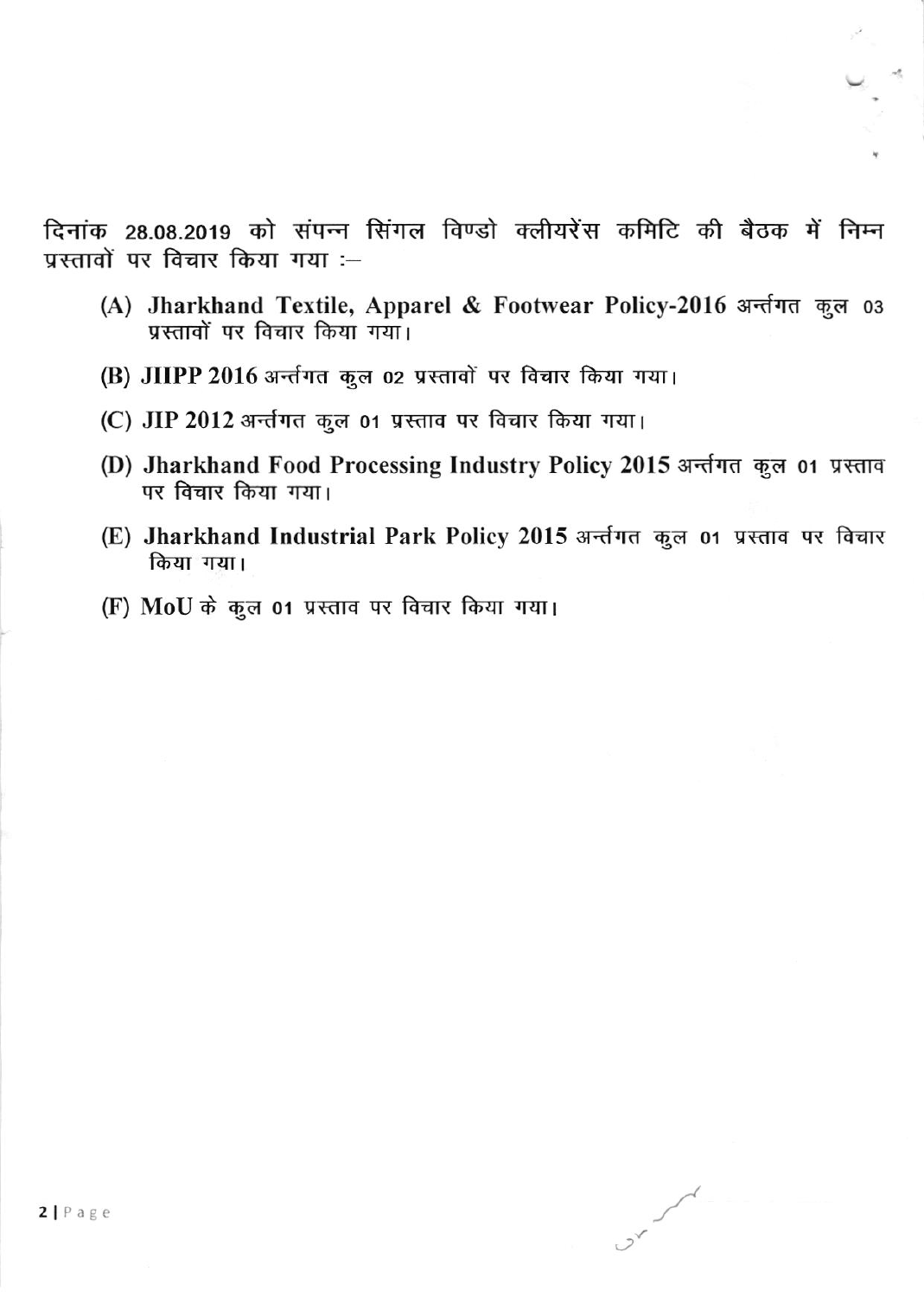# A. Jharkhand Textile, Apparel & Footwear Policy-2016 1.M ' Kishor Exnort- Annlication for Emnlovment Generation Subsidv and Reimbursement to employer towards expenditure on ESI and EPF subsidy:

| <b>Name of the Applicant:</b>                                                                                   | <b>File No.:</b><br>06/U.Ni./JTAFP-2016 KISHOR EXPORTS /06-2019(II)                                                    |  |  |
|-----------------------------------------------------------------------------------------------------------------|------------------------------------------------------------------------------------------------------------------------|--|--|
| <b>M/s Kishor Exports</b>                                                                                       |                                                                                                                        |  |  |
| <b>Location of Project:</b>                                                                                     | <b>Project Activity:</b>                                                                                               |  |  |
| Shade-1, Silk Park, Irba, Ormanjhi, P.S. -<br>Ormanjhi, Thana no. 28, District - Ranchi,<br>Jharkhand - 835219. | Establishment of Manufacturing Plant for different varieties<br>of Garment.<br>Plant Capacity - 4,50,000 Pcs Per Annum |  |  |

#### Promoters' and Firm's Background:

M/s. Kishor Exports is a registered partnership firm and they are into manufacture & exporting of ready-made garments, made ups and home articles. Kishor Exports is a SA-8000, Oeko-Tex Standard 100 & GOTS certified garments & home-wear Manufacturing Company (for 100% organic apparels & home textile products).SA 8000 is an intemational standard for decent working conditions including: child labour, forced labour, workplace safety and health, freedom of association and right to collective bargaining, discrimination, discipline, remuneration, working hours, and HR management systems.

## Promoters' and Firm's Background:

Details of Promoter: Deepak Agarwal, Sakshi Agarwal, Satish Prakash Agarwal

About the Promoters: All the promoters are very active in their multiple factories/companies. All of their 8 establishments & 6 companies are focused on garments & footwear.The promoters believe in sustainability-hence they are into organic raw material, & upcycling. As CSR this family manages/support some schools  $\&$  a shelter home of acid attach victims

Educational Background & Experiences of Promoters:The Promoter family is in Garments trade since 40Years

Satish Prakash Agarwal --M. E Computer Science Deepak Agarwal-------------B.COM Sakshi Agarwal------------------B. A

### Brief information of project:

### Item of manufacture : Readymade Garments

Capacity:The Company have established a small Factory on Rent at Silk-park, Irba with a capacity of 4.5 Lac pieces per annum.

Date of commencement: Date of Commercial Production -DoP (New Unit) dated 14.06.2018 under the provisions of Jharkhand Textile, Apparel and Footwear Policy, 2016 vide Memo No. 1133, dated 1/11/2018.

 $20 - 12$ 

3lPage